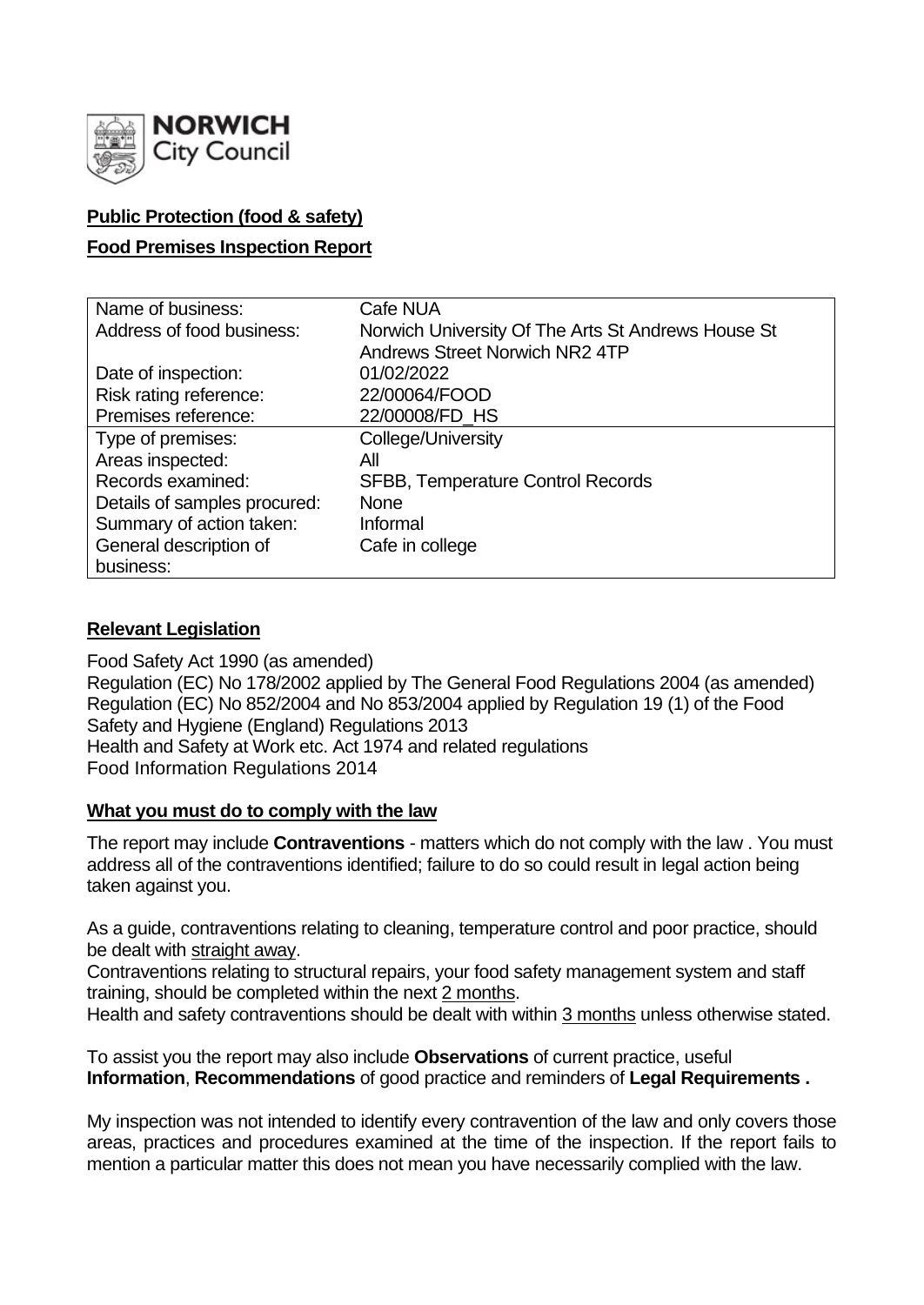# **FOOD SAFETY**

#### **How we calculate your Food Hygiene Rating:**

The food safety section has been divided into the three areas which you are scored against for the hygiene rating: 1. food hygiene and safety procedures, 2. structural requirements and 3. confidence in management/control procedures. Each section begins with a summary of what was observed and the score you have been given. Details of how these scores combine to produce your overall food hygiene rating are shown in the table.

| <b>Compliance Area</b>                     |          |    |           | <b>You Score</b> |                |    |           |    |                |  |  |
|--------------------------------------------|----------|----|-----------|------------------|----------------|----|-----------|----|----------------|--|--|
| Food Hygiene and Safety                    |          |    |           | 0                | 5              | 10 | 15        | 20 | 25             |  |  |
| <b>Structure and Cleaning</b>              |          |    | $\bf{0}$  | 5                | 10             | 15 | 20        | 25 |                |  |  |
| Confidence in management & control systems |          |    | 0         | 5                | 10             | 15 | 20        | 30 |                |  |  |
|                                            |          |    |           |                  |                |    |           |    |                |  |  |
| <b>Your Total score</b>                    | $0 - 15$ | 20 | $25 - 30$ |                  | $35 - 40$      |    | $45 - 50$ |    | > 50           |  |  |
| <b>Your Worst score</b>                    | 5        | 10 | 10        |                  | 15             |    | 20        |    |                |  |  |
|                                            |          |    |           |                  |                |    |           |    |                |  |  |
| <b>Your Rating is</b>                      | 5        | 4  |           | 3                | $\overline{2}$ |    |           |    | $\overline{0}$ |  |  |

Your Food Hygiene Rating is 5 - a very good standard



# **1. Food Hygiene and Safety**

You have a good track record. There are some minor contraventions which require your attention.Your records are appropriate and generally maintained. Your staff are suitably supervised and trained. **(Score 5)**

### Contamination risks

**Observation** I was pleased to see you were able to demonstrate effective controls to prevent cross-contamination.

### Hand-washing

**Contravention** The following indicated that hand-washing was not suitably managed:

• equipment was seen draining in the wash hand basin

#### Personal Hygiene

**Observation** I was pleased to see that standards of personal hygiene were high.

### Unfit food

**Contravention** The following foods were past the USE BY date and were thrown away: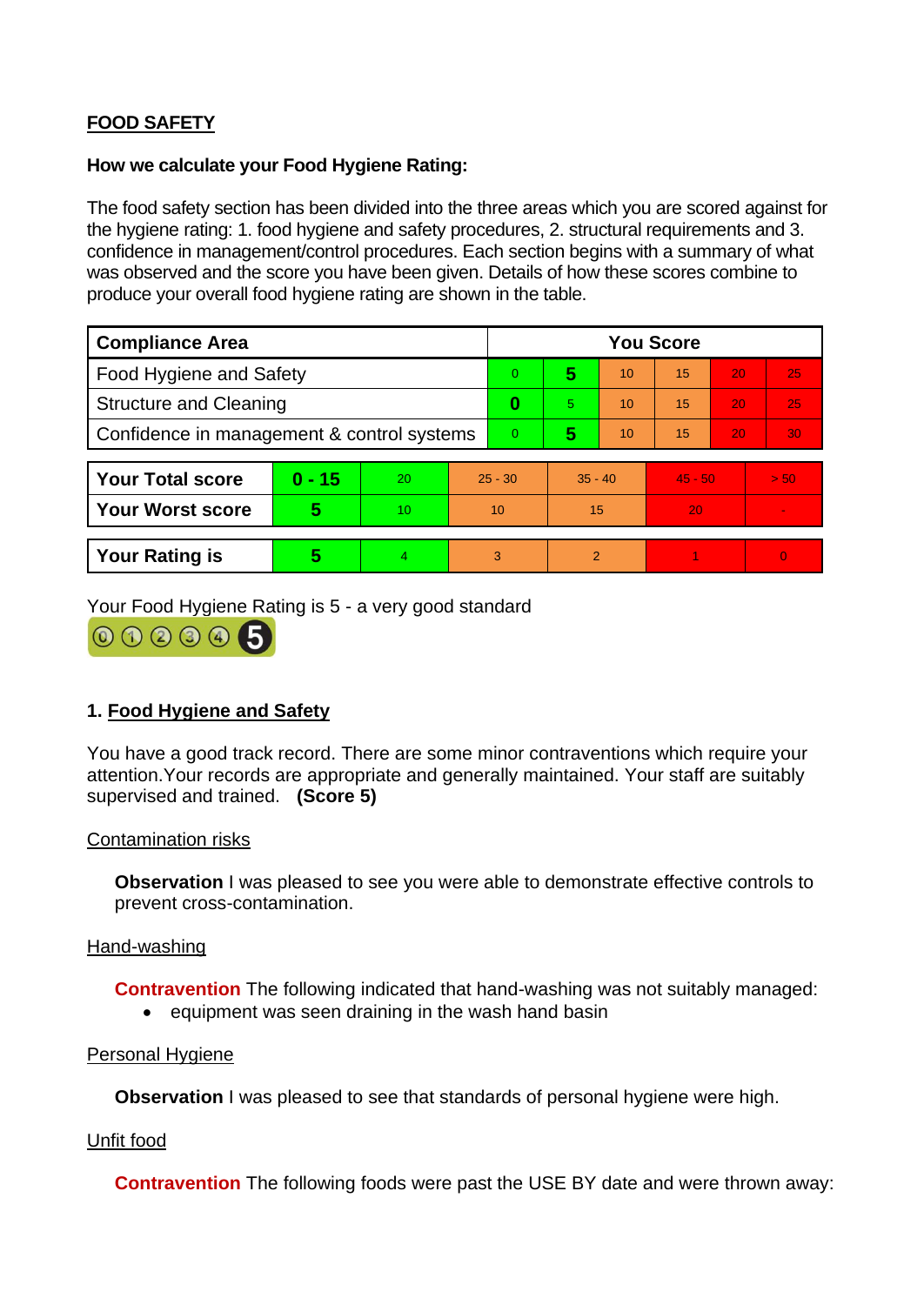• a small packet of spinach was found past the indicated 'Use by' date. This was disposed of straight away when found

# **2. Structure and Cleaning**

The structure facilities and standard of cleaning and maintenance are all excellent and you demonstrated full compliance with the law. There is evidence of effective pest control and procedures are in place to rectify any problems as they arise. There is good provision for waste disposal. **(Score 0)**

### Cleaning of Structure

**Observation** The kitchen had been well maintained and the standard of cleaning was good.

### Cleaning Chemicals / Materials / Equipment and Methods

**Observation** I was pleased to see that the premises was kept clean and that your cleaning materials, methods and equipment were able to minimise the spread of harmful bacteria between surfaces.

# **3. Confidence in Management**

You have a good track record. There are some minor contraventions which require your attention.Your staff are suitably supervised and trained. **(Score 5)**

### Proving Your Arrangements are Working Well

**Contravention** You are not working to the following safe methods in your SFBB pack:

• training records / supplier lists

### **Traceability**

**Observation** Your records were such that food could easily be traced back to its supplier.

### **Training**

**Contravention** The following evidence indicates there is a staff training need as food handlers:

• food was found past its 'Use By' date.

### Infection Control / Sickness / Exclusion Policy

**Observation** Policies were in place to prevent any infected food handler from contaminating food.